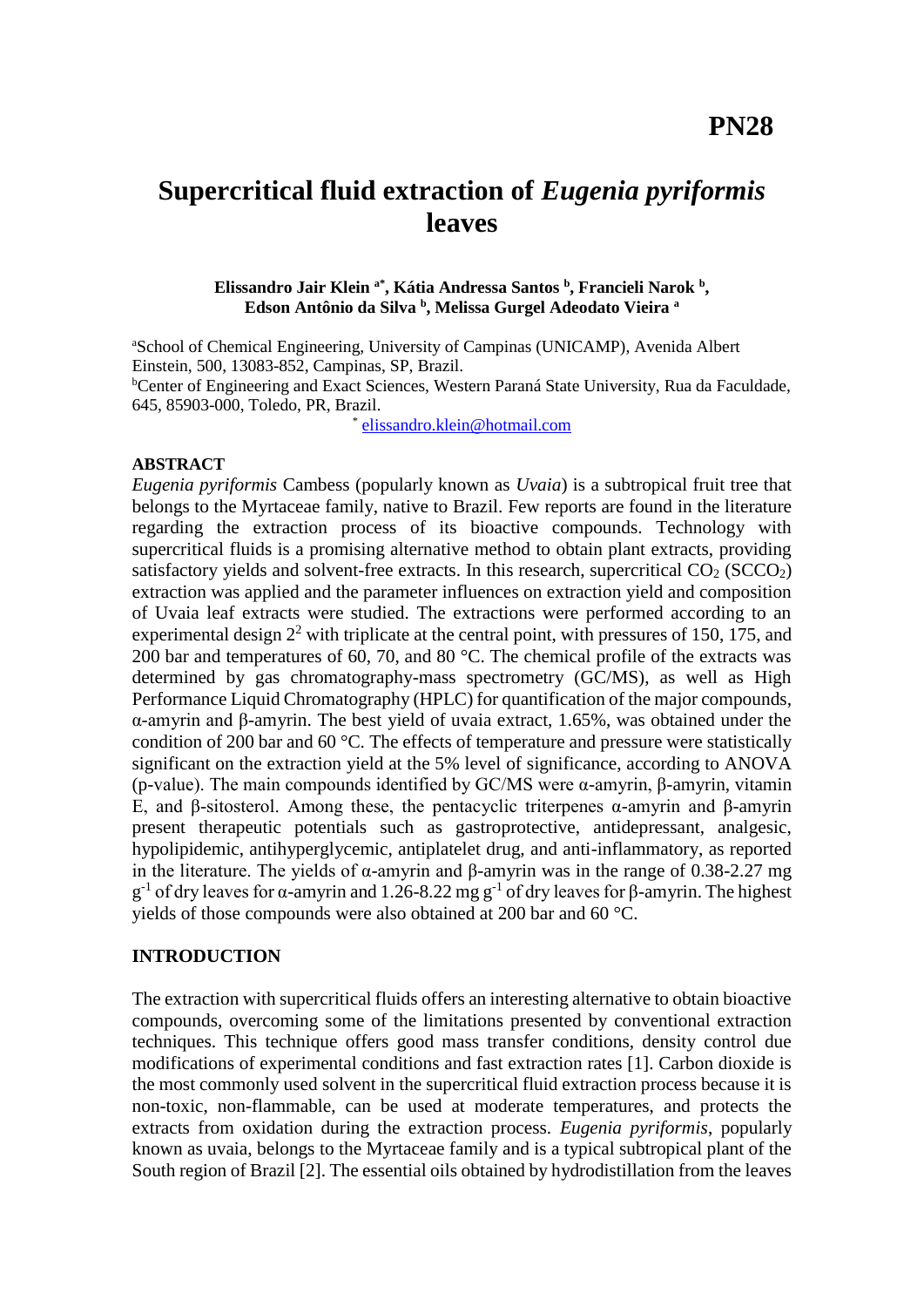of uvaia, showed components how β-pinene, limonene, 1,8-cineol, and caryophyllene oxide [3]. The essential oil obtained from fresh leaves of *E. pyriformis*, using hydrodistillation, has the following major compounds: bicyclogermacrene, δ-cadinene, and β-caryophyllene [4]. The previous study showed that the major compounds were  $\alpha$ amyrin and β-amyrin [5].

The compounds α-amyrin and β-amyrin show potential in biological and pharmacological applications, with gastroprotective potential [6], sedative properties, anxiolytic, and antidepressant effects [7]. They also showed potential in relieving induced orofacial pain [8]; reducing VLDL and LDL cholesterol levels and elevating HDL levels [9]; as well as significantly reducing itching [10]. The mixture of  $\alpha$ -amyrin and β-amyrin presents therapeutic interest for the treatment of inflammatory bowel disease [11]. The isolated βamyrin was six times more potent than acetylsalicylic acid in inhibiting platelet aggregation in rabbit's blood [12].

The aim of this study was to evaluate the parameters effect of  $SCCO<sub>2</sub>$  extraction in the yield and obtention of α/β-amyrin rich extracts.

## **MATERIALS AND METHODS**

The plant material of *E. pyriformis* was collected in a rural property located in Marechal Cândido Rondon, Paraná – Brazil. The leaves were dried at 40 °C for 24 hours. After drying, the material was milled to an average particle diameter of 0.6 mm. The crushed material moisture, 7.04 wt %, was determined by drying the sample at 105 °C until no mass variation was observed.

The extractions were carried out in an extraction unit with capacity of  $48.1 \text{ cm}^3$ . The extraction cell was filled with approximately 14 g of the crushed leaves. Next,  $CO<sub>2</sub>$  was pumped into the extractor until the working pressure was reached. The extraction cell was heated to the desired extraction temperature and the sample was maintained in contact of  $SCCO<sub>2</sub>$  for 15 min (static period). The mass flow of  $CO<sub>2</sub>$  was maintained constant at 2.0 × 10**<sup>−</sup>**<sup>3</sup> kg min**<sup>−</sup>**<sup>1</sup> by using the expansion valve.

A  $2<sup>2</sup>$  full factorial experimental design with triplicate of the center point was used to analyze the effect of the variables pressure and temperature on the extraction yield and  $\alpha$ amyrin and β-amyrin content. The experiments were performed at pressures of 150, 175, and 200 bar and temperatures of 60, 70, and 80 °C.

The chemical profile of the extracts was determined by gas chromatography-mass spectrometry (GC/MS) as described by Klein *et al.* [5]. The compounds were identified by comparing the experimental mass spectra with those of the NIST mass spectra library. The quantification of the major compounds,  $\alpha$ -amyrin and  $\beta$ -amyrin was performed using high performance liquid chromatography according to the method described by [13] with a calibration curve of α-amyrin and β-amyrin standard solutions.

### **RESULTS**

Table 1 depicts the results of the extraction yield at the conditions determined by the experimental design. For the extraction of the *E. pyriformis* leaves, the highest yield (1.65 wt%) was obtained at the highest pressure and lowest temperature, 200 bar and 60  $^{\circ}C$ , respectively. The lowest yield (0.33 wt%) was obtained in the experiment where lowest pressure and highest temperature values were used, 150 bar and 80 °C, respectively.

From the data presented, it is observed that at 150 bar, the yield decreases from 0.94 to 0.33% with the increase in temperature from 60 to 80  $^{\circ}$ C. At this condition of lowest pressure, the effect of solvent density appears to be predominant, because with the increase of the temperature, the yield reduced considerably with the decrease of density. A similar behavior was reported by Santos *et al.* [14]. In the extractions carried out at the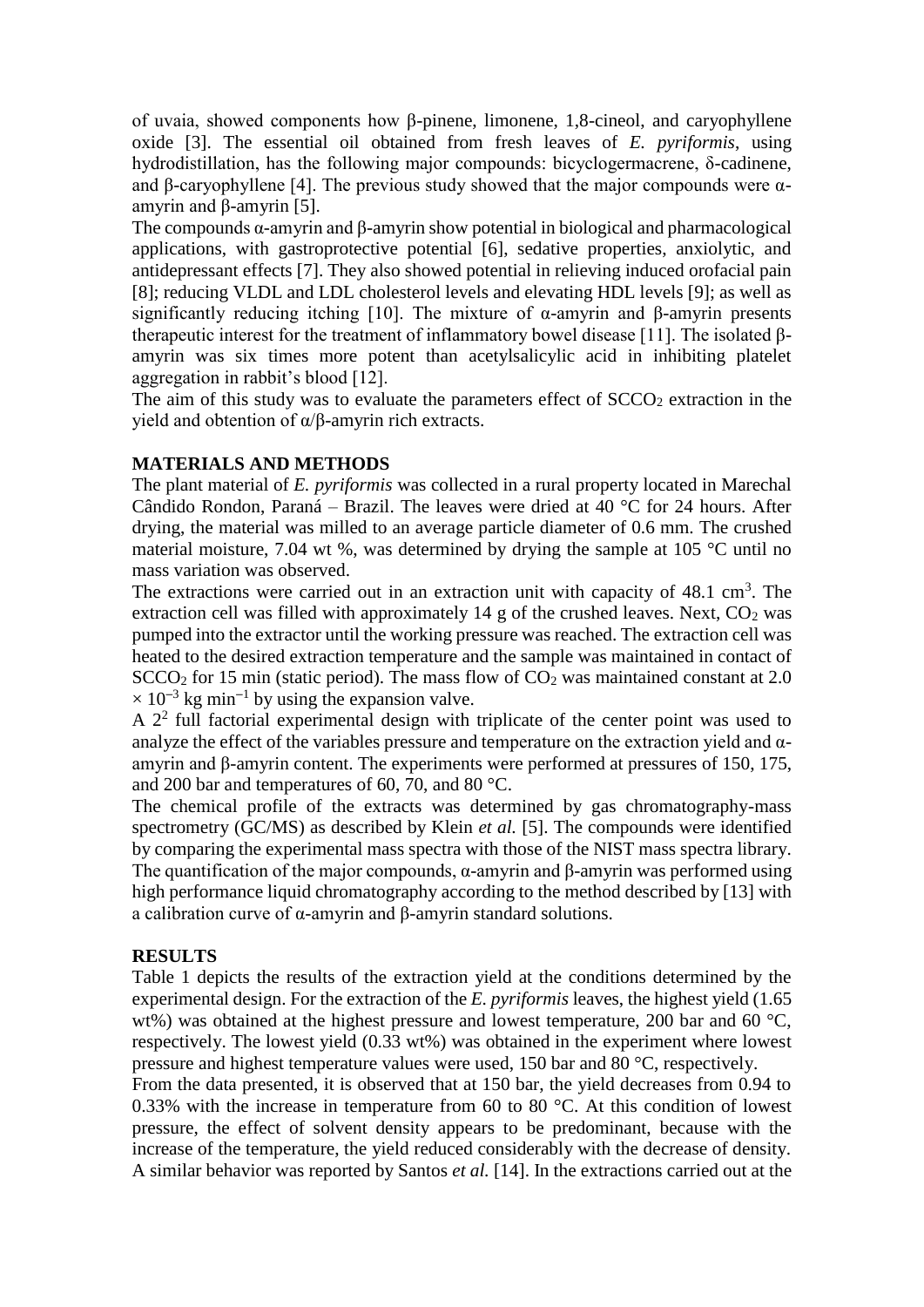pressure of 200 bar, the yield reduced from 1.65 to 1.46% with temperature increase, from 60 to 80 °C. For the highest pressure condition, solvent density and vapor pressure influenced the yield. The increase in temperature decreased the yield and this may be due the decrease of the solvent's density, but the extractions presented high yields even with low density.

With the statistical analysis (ANOVA), it was verified that the effect of pressure and temperature are significant. The effect of the pressure is positive, which explains the increase of the yield when larger pressures are used. In an antagonistic way, the effect of the temperature is negative, thus, the yield decrease occurs in conditions with higher temperatures. However, the effect of the interaction of the two factors did not show to be significant in the range of values investigated.

| Pressure | Temperature | $CO2$ Density | Yield      |  |
|----------|-------------|---------------|------------|--|
| (bar)    |             | $(kg m-3)$    | $(wt. \%)$ |  |
| 150      | 60          | 604.61        | 0.94       |  |
| 150      | 80          | 427.52        | 0.33       |  |
| 200      | 60          | 724.11        | 1.65       |  |
| 200      | 80          | 594.31        | 1.46       |  |
| 175      | 70          | 598.56        | 0.94       |  |
| 175      | 70          | 598.56        | 0.92       |  |
| 175      |             | 598.56        | 0.96       |  |

**Table 1.** Experimental conditions and yields obtained with the  $SCCO<sub>2</sub>$  extraction

Table 2 shows the results of GC/MS analysis of the volatile fraction of the extract at 200 bar and 60 °C, corresponding to the condition of the best extraction yield of the experimental design. The presented compounds are identified with their respective CAS registry numbers and relative area value (%). The major compounds were β-amyrin (68.24%) and α-amyrin (26.65%). The percentage area of the 4 peaks of the volatile compounds accounted for more than 98%. The same compounds (α-amyrin and βamyrin) were previously identified in extracts obtained of *E. pyriformis* leaves with  $SCCO<sub>2</sub>$  extraction and extraction with hexane assisted by ultrasound [5].

| <b>Compound Name</b> | <b>CAS</b> number | % Relative area |
|----------------------|-------------------|-----------------|
| Vitamin E            | $059 - 02 - 9$    | 1.06            |
| $\beta$ -Sitosterol  | 083-46-5          | 2.40            |
| $\beta$ -amyrin      | 559-70-6          | 68.24           |
| $\alpha$ -amyrin     | 638-95-9          | 26.65           |
| <b>Total</b>         | -                 | 98.35           |

**Table 2** – Composition of *E. pyriformis* extracts obtained at 200 bar and 60 °C using  $SCCO<sub>2</sub>$ .

Table 3 shows the results of the quantification of α/β-amyrin for different conditions of the experimental design of the SCCO<sub>2</sub> extraction. High levels of  $\alpha/\beta$  amyrin, in the uvaia extracts, were obtained ranging from 50.15 to 64.85%. For the  $\alpha$ -amyrin the highest purity (13.74%) was obtained at 200 bar and 60 °C, whereas for β-amyrin the highest content was 50.85% in the condition of 200 bar and 80 °C.

The obtained results in this study, regarding the amount of  $\alpha$ -amyrin and  $\beta$ -amyrin, were higher than those found in the literature. Dias *et al* [15] got 3.1 g of α-amyrin and 1.7 g of β-amyrin per kg of the resin of *Protium sp*. Other authors [16] identified 1.2 g of βamyrin per kg of *Ficus carica* latex. In other study, Manguro *et al*. [17] detected 200 mg of α-amyrin per kg of *Commiphora holtziana* oleo-gum resin.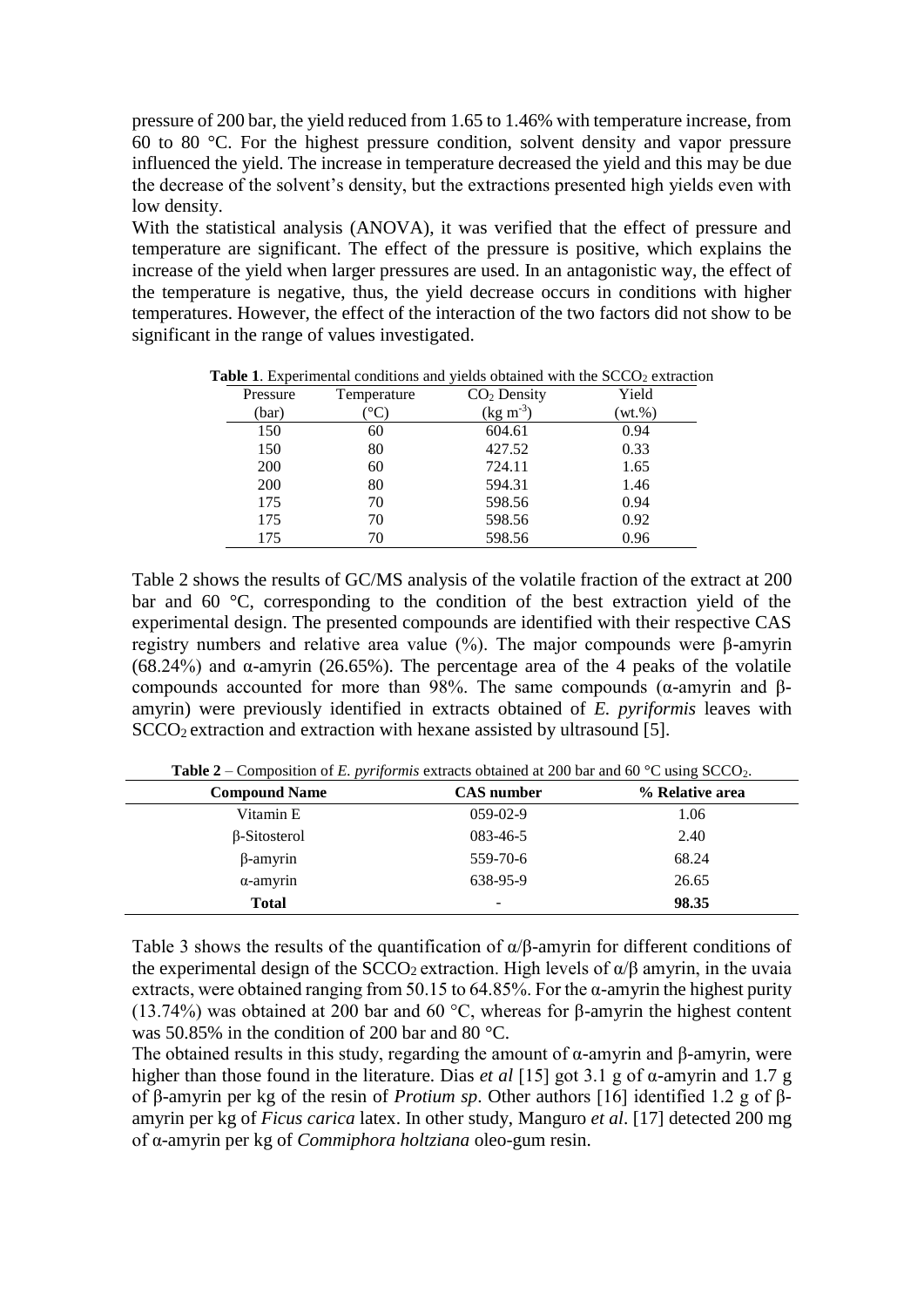| <b>Experimental</b>                                  | a-amyrin                      | β-amyrin           | <b>Total</b>                  | a-amyrin                    | β-amyrin                     | <b>Total</b>                 |  |  |
|------------------------------------------------------|-------------------------------|--------------------|-------------------------------|-----------------------------|------------------------------|------------------------------|--|--|
| condition                                            | $(g/100 g)^a$                 | $(g/100 g)^a$      | $(g/100 g)^a$                 | $(g/kg)^b$                  | $(g/kg)^b$                   | $(g/kg)^b$                   |  |  |
| 150 bar/60 $^{\circ}$ C                              | 12.94                         | 38.92              | 51.86                         | 1.21                        | 3.65                         | 4.86                         |  |  |
| 150 bar/80 $^{\circ}$ C                              | 11.65                         | 38.50              | 50.15                         | 0.38                        | 1.26                         | 1.64                         |  |  |
| $200 \,\mathrm{bar/}60 \,\mathrm{°C}$                | 13.74                         | 49.75              | 63.49                         | 2.27                        | 8.22                         | 10.50                        |  |  |
| $200 \,\mathrm{bar}/80 \,\mathrm{°C}$                | 13.50                         | 50.85              | 64.85                         | 1.97                        | 7.42                         | 9.39                         |  |  |
| 175 bar/70 $^{\circ}$ C                              | $12.71 \pm 0.45$ <sup>c</sup> | $40.76 \pm 0.75$ ° | $53.47 \pm 0.32$ <sup>c</sup> | $.20 \pm 0.07$ <sup>c</sup> | $3.84 \pm 0.02$ <sup>c</sup> | $5.04 \pm 0.09$ <sup>c</sup> |  |  |
| $a$ g of $\alpha/\beta$ amyrin per 100 g of extract. |                               |                    |                               |                             |                              |                              |  |  |

Table 3.α-amyrin and β-amyrin content obtained with the SCCO<sub>2</sub> extraction of *E. pyriformis* 

**<sup>b</sup>**g of α/β amyrin per kg of leaves.

 $c$ Average value  $\pm$  standard deviation of three replicates.

# **CONCLUSION**

The obtained results showed that the extracts of *E. pyriformis* present high amounts of αamyrin and β-amyrin. Both compounds present several properties with possible applications in foods, medicines, and cosmetics.

The parameters studied in the  $SCCO<sub>2</sub>$  extraction showed that the process can be selective to obtain α/β-amyrin rich extracts of leaves of uvaia. The highest yield of the extraction and greater amount of  $\alpha/\beta$ -amyrin per mass of leaves was obtained at 200 bar and 60 °C. The highest purity of the  $\alpha/\beta$ -amyrin was obtained at 200 bar and 80 °C.

# **ACKNOWLEDGEMENTS**

Grant 2015/22952-9, São Paulo Research Foundation (FAPESP).

# **REFERENCES**

- [1] DA SILVA R.P.F.F.; ROCHA-SANTOS T.A.P.; DUARTE, A.C., Supercritical fluid extraction of bioactive compounds, TrAC Trends Anal. Chem., Vol. 76, 2016, p. 40– 51.
- [2] LISBÔA, G.N.; KINUPP, V.F.; DE BARROS, I.B.I., Eugenia pyriformis Uvaia, in: CORADIN, L.; SIMINSKI, A.; REIS, A. (Eds.), Espécies nativas da flora brasileira: valor econômico atual ou potencial plantas para o futuro. - Região Sul, Ministério do Meio Ambiente - MMA, Brasília, 2011, p. 167–169 (in Portuguese).
- [3] STEFANELLO, M.É.A.; WISNIEWSKI, A.; SIMIONATTO, E.L.; CERVI, A.C., Composição química e variação sazonal dos óleos essenciais de *Eugenia pyriformis* (Myrtaceae), Lat. Am. J. Pharm., Vol. 28, 2009, p. 449–453.
- [4] APEL, M.A.; SOBRAL, M.; SCHAPOVAL, E.E.S.; HENRIQUES, A.T.; MENUT, C.; BESSIÈRE, J.-M., Chemical Composition of the Essential Oils of *Eugenia beaurepaireana* and *Eugenia pyriformis*: Section Dichotomae, J. Essent. Oil Res., Vol. 16, 2004, p. 191–192.
- [5] KLEIN, E.J.; SANTOS, K.A.; PALÚ, F.; VIEIRA, M.G.A.; DA SILVA, E.A., Use of supercritical  $CO_2$  and ultrasound-assisted extractions to obtain  $\alpha/\beta$ -amyrin-rich extracts from uvaia leaves (*Eugenia pyriformis* Cambess.), J. Supercrit. Fluids., Vol. 137, 2018, p. 1-8.
- [6] OLIVEIRA, F.A.; VIEIRA-JÚNIOR, G.M.; CHAVES, M.H.; ALMEIDA, F.R.C.; SANTOS, K.A.; MARTINS, F.S.; SILVA, R.M.; SANTOS, F.A.; RAO, V.S.N., Gastroprotective effect of the mixture of alpha- and beta-amyrin from *Protium heptaphyllum*: role of capsaicin-sensitive primary afferent neurons., Planta Med., Vol. 70, 2004, p. 780–782.
- [7] ARAGÃO, G.F.; CARNEIRO, L.M.V; JUNIOR, A.P.F.; VIEIRA, L.C.;